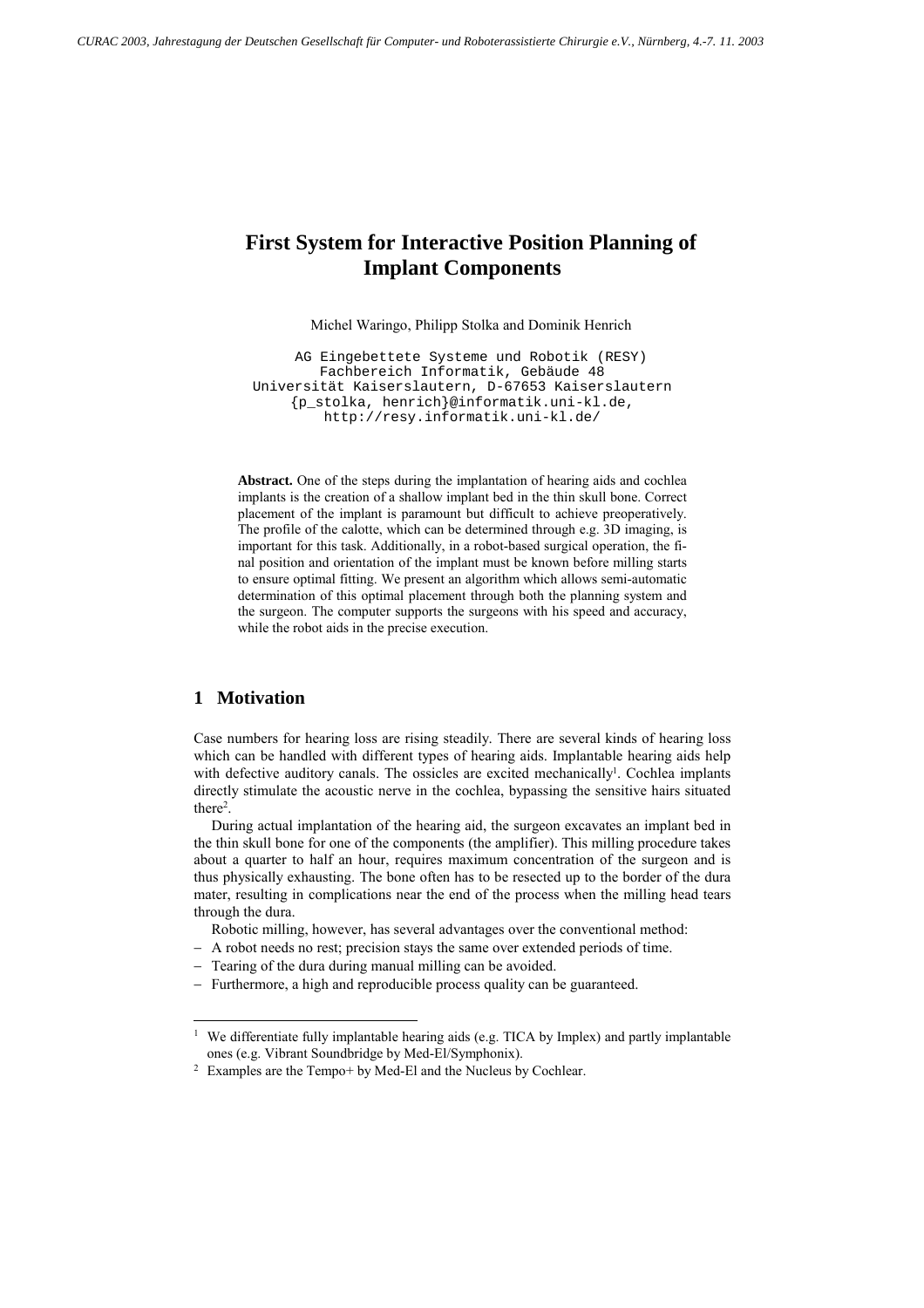Positioning of the implant in the bone usually occurs before and during the operation and is based on the surgeon's experience. Robot-based milling, however, requires complete preoperative planning, since intraoperative changes are costly in terms of time and risk. This calls for optimal planning procedures. Automation of surgical interventions allows to let this positioning be performed by the computer.

This work describes the robot-based RONAF system for implantation planning and milling in the skull [Henrich02], which for the first time performs this position optimization, co-operating with the surgeon.

First, we give a short overview over existing planning methods in section 2. Then, we describe the preparation of the optimization (section 3) and its execution (section 4). Finally, experimental validation through a comparison with manual optimization is described in section 5.

# **2. State of the Art**

We present a short overview of existing planning systems in computer- and robot-assisted surgery as well as optimization procedures that are suited for use in such systems.

Planning of position and orientation (only called *position* from now on) of milling volumes is an important step in computer- as well as robot-assisted surgical interventions. One possibility is direct registration of the patient with a coordinate system that is associated with the milling volume and the robot, e.g. through manual guidance (force following) of the robot. Basically, three non-collinear points on the patient suffice for intraoperative position definition. The robot should be usable as transparently as possible through appropriate control algorithms [Stolka03]. While this procedure is easy to implement, the user may have problems with the additional abstraction from the milling volume to the representing points during force following.

An image-based variant is to display a three-dimensional template of the milling volume within the planning data (e.g. slice or biplanar images) and to position it manually. This is especially important in complex or mechanically loaded environments (e.g. the mastoid or the femur). Planning of the implantation of e.g. hearing aids can be done this way [Dammann01]. The mastoid is being measured through spiral CT images and converted into a triangle mesh. Both the mastoid and an implant geometry are then displayed in the virtual reality system REALAX, allowing a preoperative implantability check. This demonstrates that current computer systems exhibit sufficient performance for such simulations.

Implantation of hip endoprosthesises with the ROBO-/ORTHODOC system is done in a similar way [Davies00]. Position planning of the femur endoprosthesis is performed by displaying together a CT-based three-dimensional model of the bone with an implant template, which can be manipulated manually. Then, milling paths are generated to be followed by a SCARA robot, which performed the first orthopedic intervention on a human in 1992.

Radermacher et al. have developed the CRIGOS-System for robot-based orthopedic interventions, e.g. hip implantation [Brandt02]. Position planning is done by displaying template geometries into a three-dimensional reconstruction of the bone from biplanar image data; this way, avoiding CT imaging.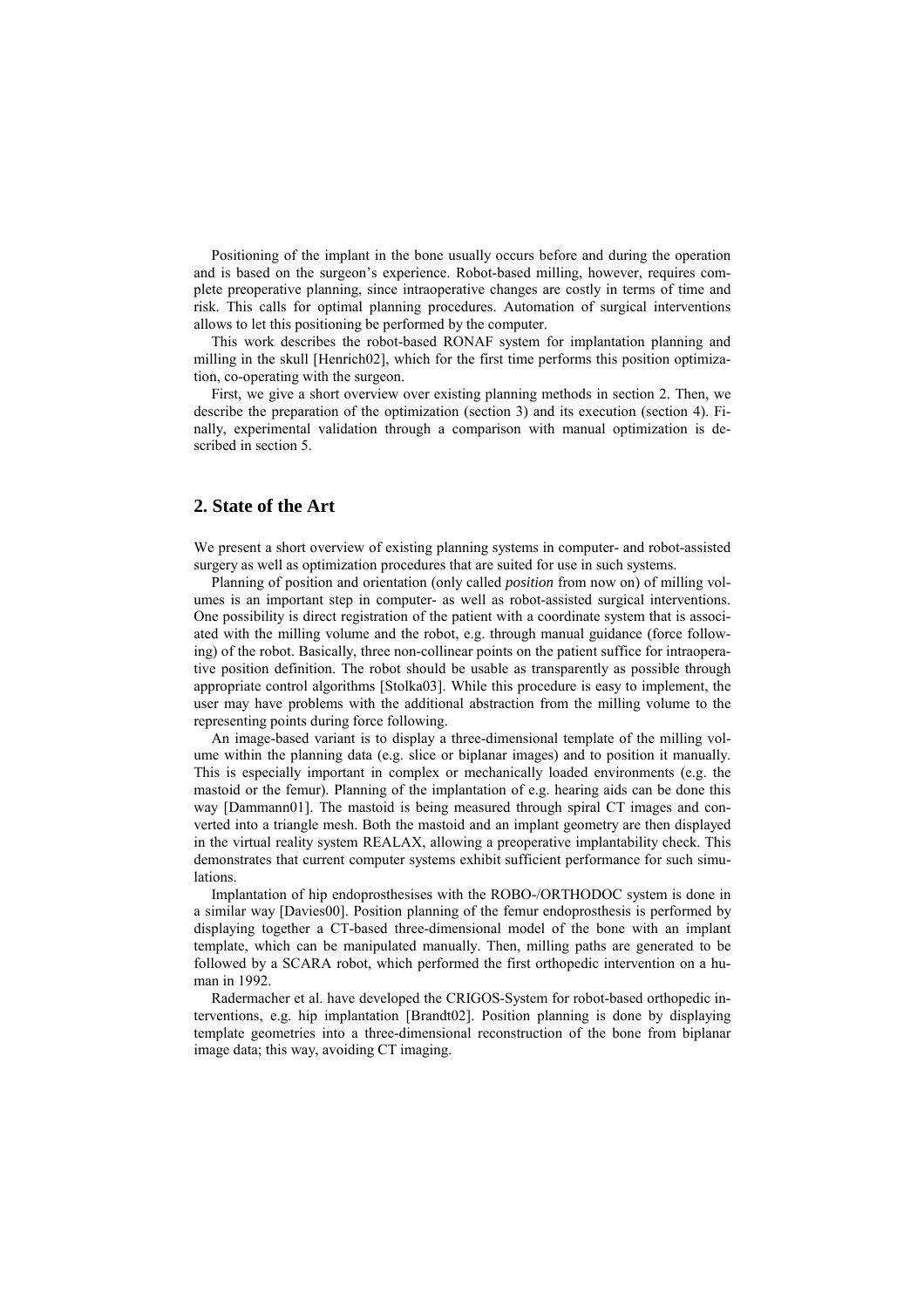Concerning optimization algorithms, we differentiate between several types of algorithms, depending on the problem at hand [Hamacher03], [Hocks95]:

- Linear problems can be solved with standard algorithms like Simplex (first choice for smaller problems with less than 1000 variables) or Karmarkar (best for problems larger than 1000 variables).
- - Non-linear problems can be solved through algorithms from one of the following subclasses: Algorithms that optimize the single variables successively and those that optimize all variables simultaneously. Among the first type, we find discrete optimization and gradient descent algorithms, while the latter include Simulated Annealing and Downhill Simplex.
- - One ocurence of nonlinear problems is the matching of general geometries (*registration*). One can use matching algorithms like the Closest Point Algorithm or the stochastic variant Iterative Closest Point.

The investigated task is to automatically optimize the position of an implant geometry (the *milling geometry*) in relation to the skull profiles (the *milling material*). Optimization criteria are geometric relations between the respective contours (cf. section 3). Because of the irregular shape of the bone, these cannot be stated in linear form, which is why we do not use linear optimization. Instead, we settled for a discrete optimization procedure which matches points of the milling geometry as good as possible with their respective counterparts on the milling material. Planning data is based on slice imaging because of the complex structures in the intervention region which cannot be reconstructed from e.g. biplanar data.

# **3. Preparatory Steps for Optimization**

For the optimization process, we need a description of the milling volume as a threedimensional triangle mesh as well as image data of the milling material, e.g. from CT slice images.

From the description of the milling material, we generate two 2.5-dimensional height arrays  $D_{\text{KU}}$  (lower profile) and  $D_{\text{KO}}$  (upper profile) which allow interpolating read access to achieve higher lateral precision of the height information. Each (*x*, *y*) position thus holds only two *z* indices for the bone; therefore information is lost when the bone undercuts (cf. Figure 2). Hence, the presented procedure is specialized on flat bone structures.

From the triangle description  $D_{\text{st}}$  of the milling volume, however, we generate a rastered voxel representation  $D<sub>V</sub>$ , starting from which we calculate three sets of optimization points serving as representatives of the volume for the optimization:

- $-$  The set  $O<sub>UA</sub>$  of points at the outer ridge of the lower contour. These points have to stay at least one millimeter above the lower bone profile after optimization.
- $-$  The set  $O<sub>UI</sub>$  of points which are on the lower contour as well, but which sit five millimeters nearer to the center. After optimization, these points need to lie above the lower bone profile.
- $-$  The set  $O_0$  of optimization points at the upper ridge of the milling volume. These serve as hints for the fit of the upper profile of both milling volume and milling material.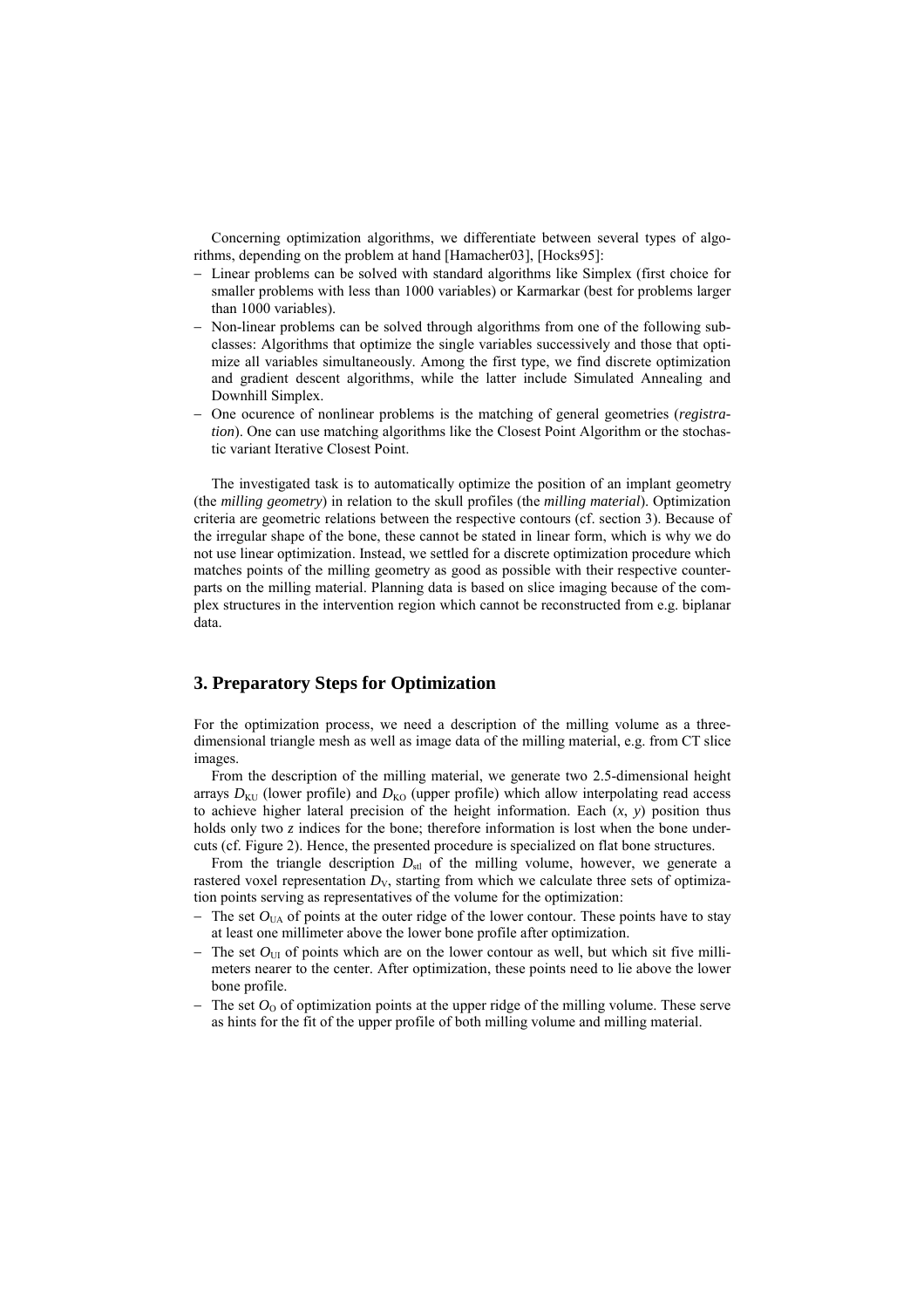In Figure 1, the regions where the two sets of lower optimization points can be found are marked on the main module of the TICA implant. For  $O<sub>UA</sub>$  and  $O<sub>UI</sub>$  we single out the locations with the highest curvature changes of the lower and upper contour of the milling volume. These locations sit near the edge of the milling volume and belong to the optimization points. For volumes with only slightly curved edges, one finds the locations where the curvature begins, while for volumes with sharply defined edges one finds exactly those edges.





*Figure 1: Lower optimization point sets O*<sub>UI</sub>, *O*UA *marked on the lower contour of the TICA implant* 

*Figure 2: Original, undercutting bone geometry (left); representation used by the program (right) (grey: image points defined as bone)* 

For the optimization, the sets of optimization points given in a local coordinate system are transformed into the coordinates of the milling material and the resulting optimization value is calculated. The same transformation is applied to all points, i.e. the milling volume is treated as a rigid body.

The optimization problem is formulated as the minimization of the optimization value. This is achieved through minimization of the distance between the upper contours of both the milling volume and milling material, expressed as mean square error (*MSE*) distance  $v_{\text{opt}}$  between points from  $O_{\text{O}}$  and their projections onto  $D_{\text{KO}}$  along the *z* axis. The smaller this value, the better aligned are the upper profiles.

An optimization constraint is that the milling volume may not protrude below the lower milling material profile since the implant might lose fit later. Directly at the edge of the milling volume, remaining bone thickness must be at least one millimeter, and some bone support must still be in place five millimeters further to the center of the milling volume. This guarantees a "balcony" of bone below the implant. However, because of the dura mater's elasticity and because the bone still offers enough support even through only a few contact points, we can allow that up to a few percent (in the experiments we set this to 10%) of the optimization points violate this constraint. The optimization constraint value  $v_{\text{cond}}$  is calculated by counting points from  $O_{\text{UA}}$  or  $O_{\text{UI}}$  that lie below  $D_{\text{KUI}}$  along the *z* axis.

### **4. Optimization Process**

Position optimization is done cooperatively. The user, giving an initial position for the milling volume, and the program, fine-tuning this position, take turns. When the user agrees with the position he terminates this cooperative process.

For the automatic optimization steps, the program is restrained to a small region around the position proposed by the user. The knowledge and experience of the user could not be exploited if the program searched for a global optimum over the whole represented skull area. Thus, the proposed scheme does not search globally, but seeks out a local optimum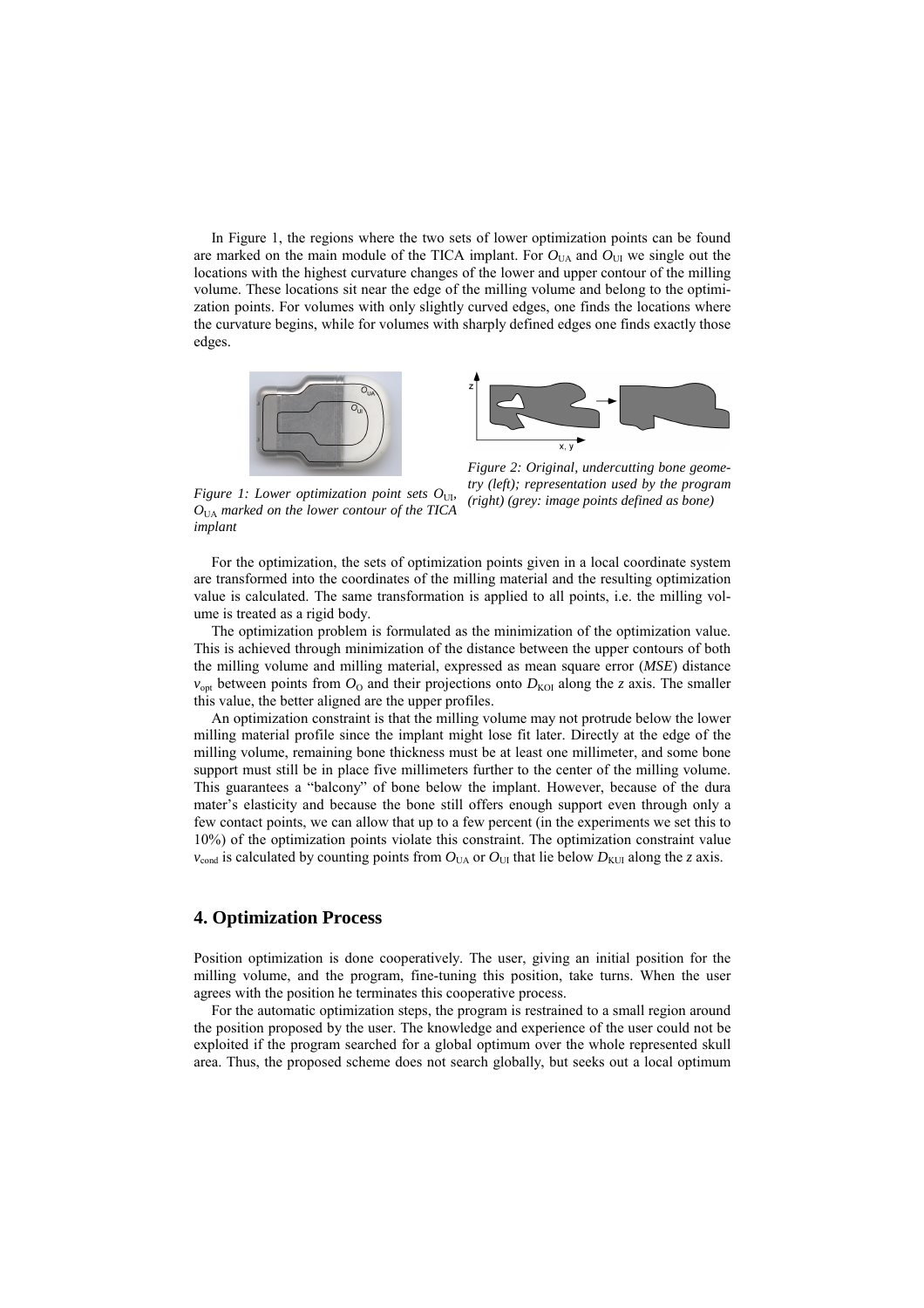in the vicinity of the starting position<sup>1</sup>. The user can selectively disable subsets of the six degrees of freedom, gaining even greater control over the result of the cooperative optimization.

For the automatic optimization, we use a discrete optimization scheme. The degrees of freedom are rotations  $\mathbf{r} \in \mathbb{R}^3$  about the *x*, *y*, and *z* axes as well as translations  $\mathbf{s} \in \mathbb{R}^3$  along the *x*, *y* and *z* axes. Of these, only one is modified at a time. Input for the algorithm are the initial values for the rotations  $\mathbf{r}_0 \in \mathbb{R}^3$  and the translations  $\mathbf{s}_0 \in \mathbb{R}^3$  which are both determined through the user's initial position.



*Figure 3: Optimization of one variable. On the x axis, we find the value of the current degree of freedom plotted against the iteration step n on the y axis. The marked point indicates the chosen value from the neighboring i*max *ones.* 

Furthermore, there exist boundaries for the translation and rotation values to be determined during optimization. This enforces a resulting position in the vicinity of the initial position given by the user. The three translations have an initial motion range  $\mathbf{f}_S \in \mathbb{R}^3$  of 20 millimeters in each direction to search for better positions. The positions to be checked are distributed equidistantly around the current position  $s$ ; we check  $i_{\text{max}} = 21$  different positions. The interval length defining the position range is being reduced with the factor  $l = 0.95$  after each iteration, guaranteeing convergence of the algorithm (cf. Figure 3). This applies analogously for rotations. Their initial range  $f_R \in \mathbb{R}^3$  of 1 rad (180°) in each direction is being reduced as well.

# **5. Experimental Validation**

l

For experimental validation, we test the performance of the proposed automatic optimization procedure in relation to the user's. In order to do so, we create an artificial planning situation in which both have to optimize the position of a hearing aid component in the skull bone.

<sup>&</sup>lt;sup>1</sup> Since we employ a multidimensional discrete optimization procedure, an exhaustive neighborhood search would result in combinatorial explosion. Therefore, we simplify to one dimension and thus search for "one-dimensional local optima".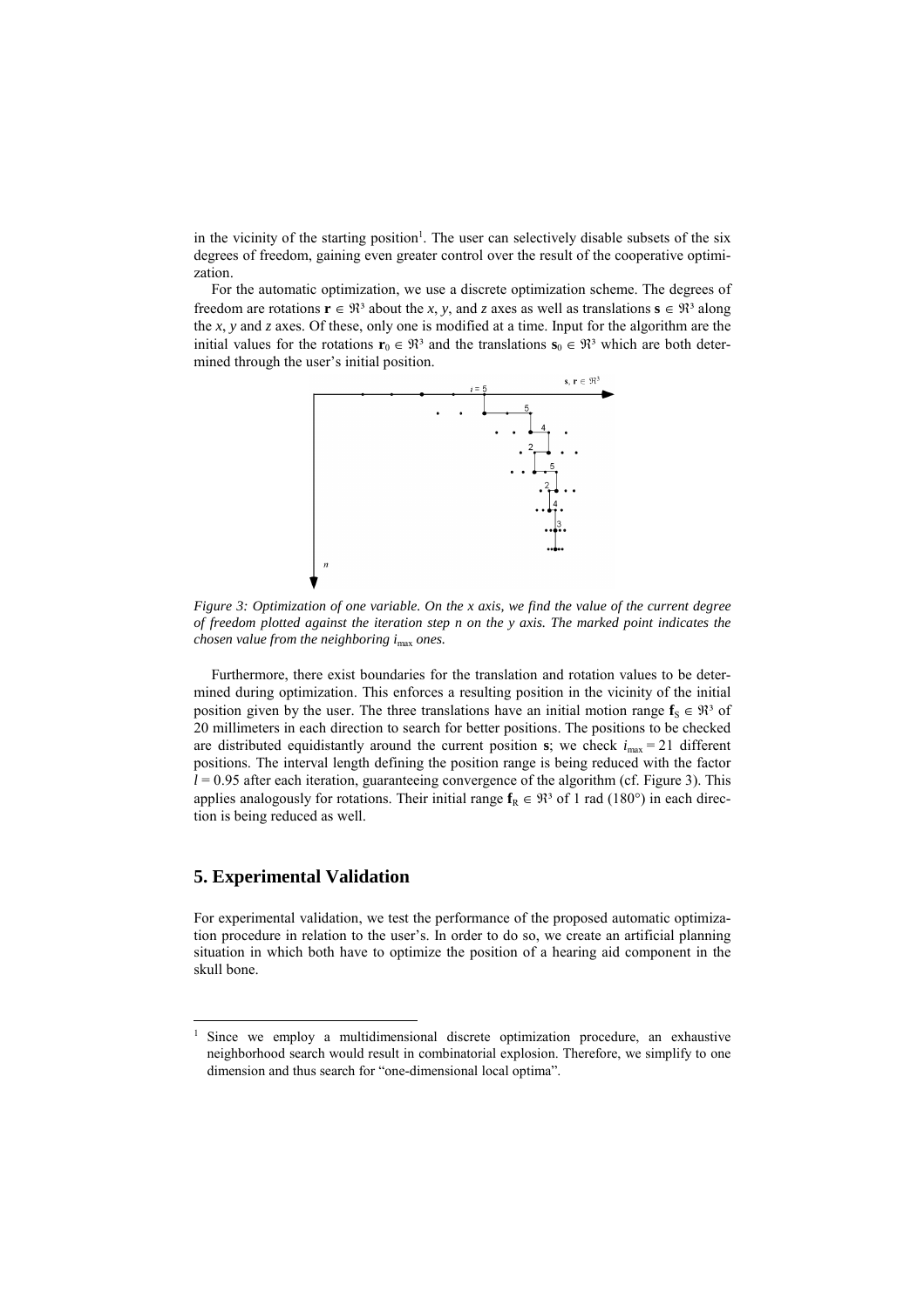As a visual aid, a graphical preview of the milling volume, the optimization points and the milling material is presented (cf. Figure 4). The milling volume position can be modified through sliders. The optimization and constraint values  $v_{\text{opt}}$  and  $v_{\text{cond}}$  are calculated and displayed concurrently.



*Figure 4: Two views of the TICA implant with part of the image data, in optimized position* 

Three initial positions of the milling volume are set randomly. From this position, both the user and the program are allowed to perform optimization. The values of the optimization values are not shown to the user to preserve the original planning situation with only visual hints. As soon as the user wishes to end optimization, the values are displayed and saved. Then the program performs the optimization, for which the resulting values are saved. The durations of the optimizations are recorded for both the program and the user. Finally, the milling volume and the milling material are exchanged systematically and this process is repeated.

We used three implants geometries: Combi40+ (by Med-El), Vibrant Soundbridge (by Med-El/Symphonix) and TICA (by Implex). The image data sets used were segments of CT data of a real skull (*Os temporalis*, resolution  $0.4 \times 0.4 \times 1.1$  mm<sup>3</sup>) and a synthetic geometry (a layer of thickness 4.4mm). The experiment was carried out with two test persons which were allowed to learn manipulation of the positions before the experiment.

The results of the experiments with the real skull geometry follow. The results with the synthetic geometry were similar; however, for some experiments, the automatic optimization procedure needed two steps to reach a good enough position. This was caused by a position too high above the surface – the algorithm converged too fast to reach the surface (reduction of the motion interval length *l*; cf. section 4).

|              | $t_{\text{total}}$ [min:sec] |         | $v_{opt}$ [mm <sup>2</sup> ] |         | $v_{\text{cond}}$ [%] |          |
|--------------|------------------------------|---------|------------------------------|---------|-----------------------|----------|
| Im-<br>plant | <b>User</b>                  | Program | <b>User</b>                  | Program | <b>User</b>           | Program  |
| Combi4       | 0:50.65                      | 0:04.99 | 0,61                         | 0.34    | $\theta$              |          |
| $()+$        | 0:55.57                      | 0:05.05 | 28,68                        | 7,55    | $\theta$              |          |
|              | 0:12.03                      | 0:08.28 | 23,84                        | 0,21    | $\theta$              | 0        |
| Sound-       | 0:43.35                      | 0:05.03 | 15,21                        | 0.38    | 0                     |          |
| bridge       | 1:02.28                      | 0:10.20 | 10,33                        | 0.38    | $\theta$              | $\Omega$ |
|              | 0:34.05                      | 0:05.50 | 1,21                         | 0,47    | 0                     |          |
| <b>TICA</b>  | 0:56.46                      | 0:08.90 | 21,91                        | 1,78    | 43,77                 | 4,13     |
|              | 1:05.12                      | 0:06.22 | 15,19                        | 0.97    | 28,06                 | 0,14     |
|              | 0:53.40                      | 0:05.87 | 2,94                         | 2,01    | 2,99                  | 4,90     |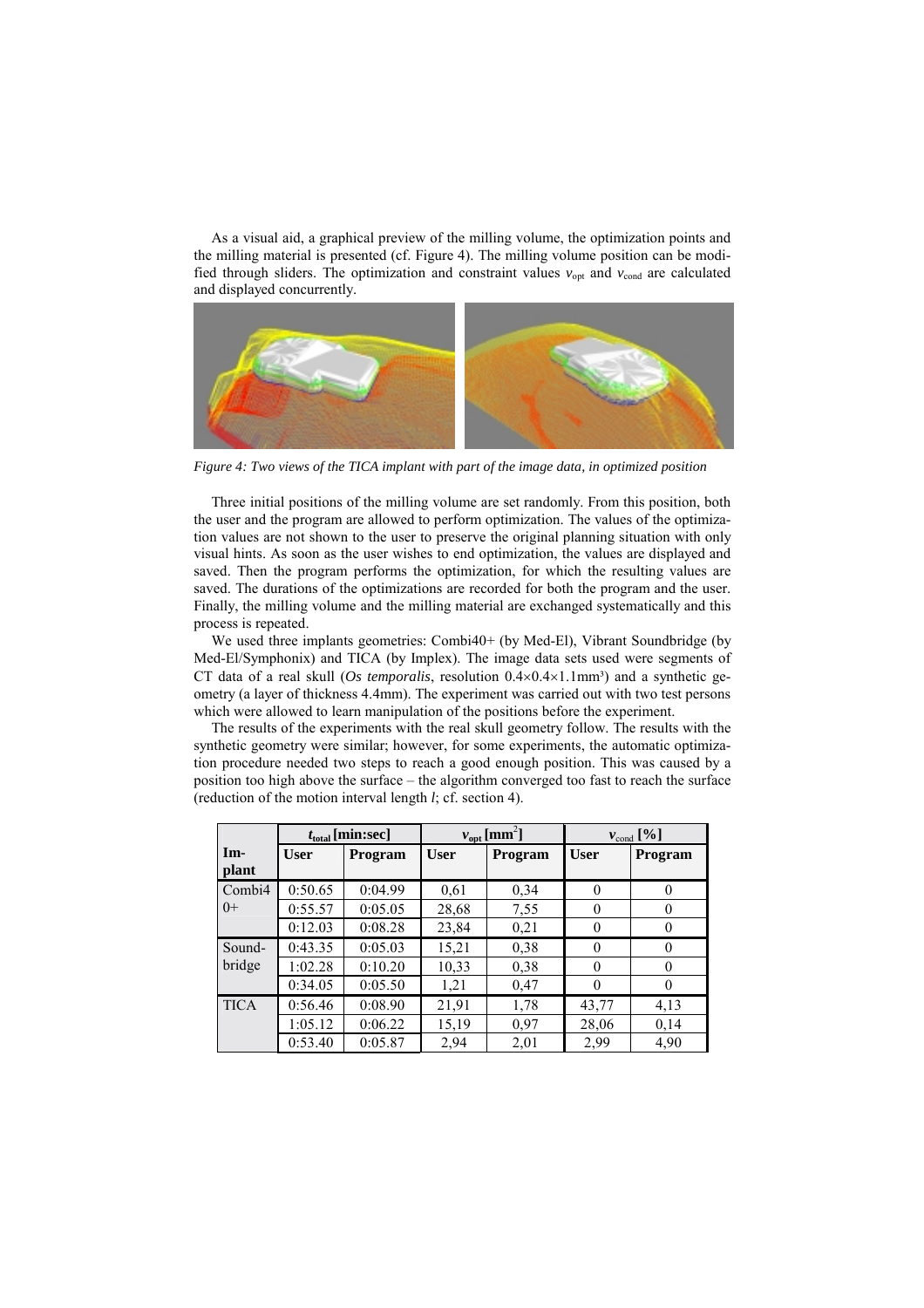#### *Table 1. Comparison of duration t, optimization value v*<sub>opt</sub> and constraint violation v<sub>cond</sub> of *manual and automatic position optimization of three implants in the temporal bone*

The results confirm the expectation that the automatic optimization procedure is superior compared with the user. The duration *t* of the optimization runs is very small on the system used (five to ten seconds, excluding preparation), the optimization value  $v_{\text{opt}}$  is always smaller than the user's (with a factor of 1.5 to 40), and finally, the constraint  $(v_{cond} < 5\%)$  is never violated, in contrast to manual optimization.

Furthermore, the optimization value is calculated considering only the generated optimization points. Hence, this value does not necessarily reflect the actual quality of the position as the milling volume might infringe on the lower milling material profile between those points.

### **6. Conclusion**

The experiments show that automatic position optimization is superior to the manual procedure, at least insofar as the criteria used in this work are relevant.

The proposed procedure is applicable only to plane milling material structures by principle. This restriction is based in the 2.5-dimensional representation of lower and upper profile of the milling material. Furthermore, the material must be non-undercutting.

The curvature-based procedure to generate optimization points is suited for the implant geometries used, but results in inferior point sets for highly rounded geometries – an extreme case would be a sphere. Without clearly defined edges, there are no clear curvature changes that could be used for optimization points. However, a human user would have problems with the position planning for such geometries as well.

# **7. Future Work**

As an extension for the proposed scheme we will use 3D ultrasound imaging as an option or an alternative in order to enhance the axial precision of the image data for at least an order of magnitude [Federspil03]. This would directly yield the two bone profiles instead of necessitating an error-prone reconstruction. This is relevant since for the used robot system, the achievable accuracy is higher along the *z* axis, allowing less conservative position planning [Stolka02].

Of major relevance for the application are the used optimization criteria. Until now, we only considered the mean distance and protrusion below the milling material. Other criteria for our application include the orientation and the distance of the implant component relative to the mastoid as well as to the outer ear; those will be integrated in the next steps.

### **Acknowledgement**

This work is part of the project "Robot-based Navigation for Milling at the Lateral Skull Base (RONAF)" which is part of the special research cluster "Medical Navigation and Robotics (SPP 1124)" and is funded by the Deutsche Forschungsgemeinschaft (DFG).